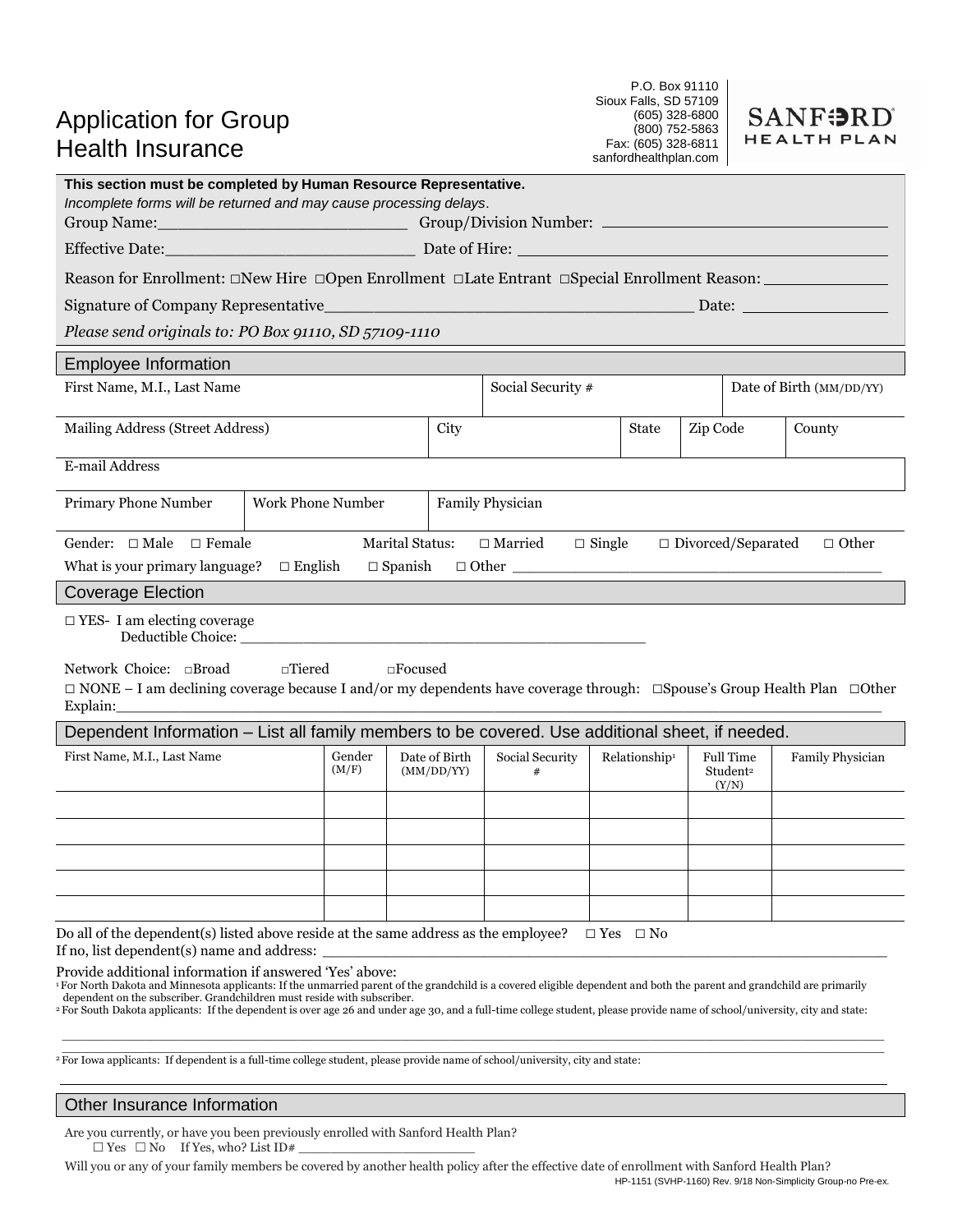|                  | Person Insured                    | <b>Employer of Insured</b>                                                                   | <b>Insurance Company</b> |                  | Policy Number                                                                                                             | <b>Effective Date</b> |
|------------------|-----------------------------------|----------------------------------------------------------------------------------------------|--------------------------|------------------|---------------------------------------------------------------------------------------------------------------------------|-----------------------|
|                  | List covered family members:      |                                                                                              |                          |                  |                                                                                                                           |                       |
|                  |                                   |                                                                                              |                          |                  | Is anyone named in the application eligible for Medicare? $\Box$ Yes $\Box$ No Name/Medicare Number:                      |                       |
|                  |                                   |                                                                                              |                          |                  |                                                                                                                           |                       |
|                  | <b>Health Assessment</b>          |                                                                                              |                          |                  |                                                                                                                           |                       |
|                  |                                   | professional for any conditions listed below? Provide details in the section provided below. |                          |                  | Has anyone in this application for health insurance ever had, or ever been treated or diagnosed by a physician or medical |                       |
| Yes No           |                                   |                                                                                              | Yes No                   |                  |                                                                                                                           |                       |
| □<br>□           | AIDS or a positive HIV test       |                                                                                              | □                        |                  | $\Box$ High Cholesterol                                                                                                   |                       |
| □<br>□           | Allergy / Asthma                  |                                                                                              | □                        |                  | $\Box$ Infertility/Reproductive Organ Disorder                                                                            |                       |
| □<br>п           | <b>Back or Neck Disorder</b>      |                                                                                              | $\Box$                   | $\Box$           | Kidney/Bladder/Urinary Disorder                                                                                           |                       |
| □                | $\Box$ Blood Disorder             |                                                                                              | $\Box$                   |                  | $\Box$ Liver Disorder                                                                                                     |                       |
| □<br>□           | Bone/Joint/Muscular Disorder      |                                                                                              | □                        |                  | Mental or Nervous Disorder                                                                                                |                       |
| $\Box$<br>□      | Cancer                            |                                                                                              | $\Box$                   | $\Box$           | Migraine Headaches                                                                                                        |                       |
| $\Box$<br>□      | Diabetes/Pancreatic Disorder      |                                                                                              | □                        |                  | $\Box$ Nervous System/Brain Disorder                                                                                      |                       |
|                  | Digestive/Intestinal Disorder     |                                                                                              | $\Box$                   | □                | Respiratory/Lung Disorder                                                                                                 |                       |
| □<br>□           | Drug or Alcohol Abuse             |                                                                                              | П                        | $\Box$           | Skin Disorder                                                                                                             |                       |
| $\Box$<br>$\Box$ |                                   |                                                                                              |                          |                  |                                                                                                                           |                       |
| $\Box$<br>□      | <b>Eating Disorder</b>            |                                                                                              | $\Box$                   | Stroke<br>$\Box$ |                                                                                                                           |                       |
| □                | Ear, Nose & Throat Disorder       |                                                                                              | □                        | п                | Tumor or Cyst                                                                                                             |                       |
| □<br>п           | <b>Heart/Circulatory Disorder</b> |                                                                                              | $\Box$                   | $\Box$           |                                                                                                                           |                       |

- □ □ Do you or any of your dependents take any medicines or require shots?
- □ □ Do you or any of your dependents have treatments, tests, hospitalization or surgery planned in the future?

Are any of these conditions related to a workers' compensation injury, motor vehicle accident or third party liability claim? If  $\gamma$ 

explain:\_\_\_\_\_\_\_\_\_\_\_\_\_\_\_\_\_\_\_\_\_\_\_\_\_\_\_\_\_\_\_\_\_\_\_\_\_\_\_\_\_\_\_\_\_\_\_\_\_\_\_\_\_\_\_\_\_\_\_\_\_\_\_\_\_\_\_\_\_\_\_\_\_\_\_\_\_\_\_\_\_

If you checked yes to any health questions above, please complete this section. Use an additional page if needed and include your signature and date.

| Name of Person | Name of Condition | Date of Onset and<br>Duration of Treatment | Type of Treatment,<br>Medication, and Degree<br>of Recovery | Name and Address of<br>Physician |
|----------------|-------------------|--------------------------------------------|-------------------------------------------------------------|----------------------------------|
|                |                   |                                            |                                                             |                                  |
|                |                   |                                            |                                                             |                                  |
|                |                   |                                            |                                                             |                                  |

# Conditions of Enrollment

I agree for myself and on behalf of my eligible dependents to the following conditions of enrollment in Sanford Health Plan (hereafter referred to as the Plan).

- 1. We will abide by the rules and regulations of the Plan.
- 2. We will be bound by the eligibility requirements as stated in the Member Handbook, benefits, deductibles, copayments, coinsurance, exclusions, limitations, and other terms of the health maintenance contract and certificate of coverage.
- 3. We will complete and submit to the Plan such concepts, releases and other assignments as are reasonably necessary for the Plan in accordance with its rights under the health maintenance contract and certificate of coverage, to coordinate with other group health benefit plans or group insurance policies. I shall cooperate with and assist the Plan with respect to such coordination of benefits.
- 4. We will pay any copayments, deductibles or coinsurance as is required by the health maintenance contract or certificate of coverage directly to those providers who provide the health care services.
- 5. We acknowledge that we will be personally liable to the Plan for the usual and customary cost of any Health Care Services received during a time we are not eligible for coverage under the Certificate of Coverage.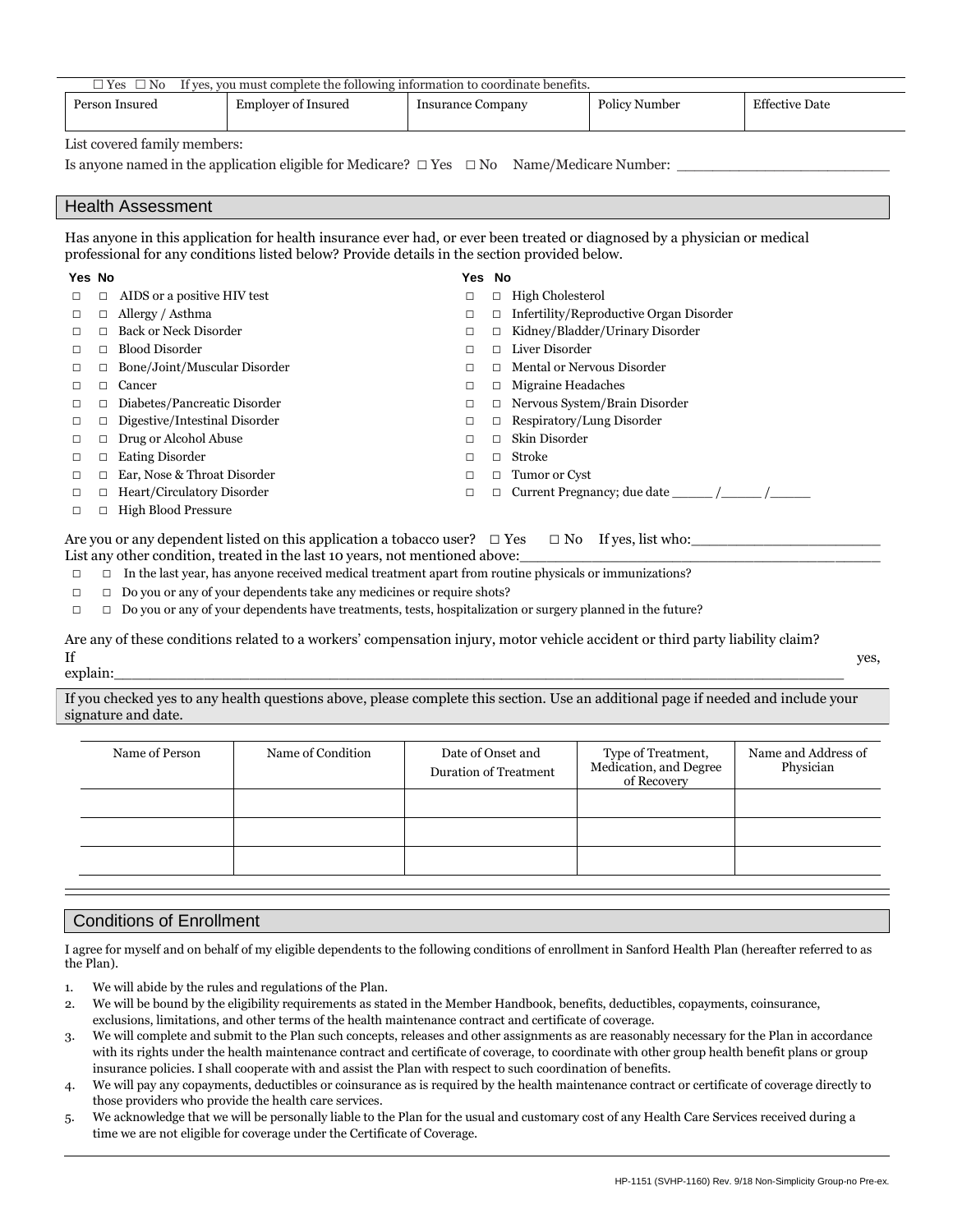### Special Enrollment Notice

If you are declining enrollment for yourself or your dependents (including your spouse) because of other health insurance or group health plan coverage, you may be able to enroll yourself and your dependents in this plan if you or your dependent's other coverage).

However, you must request enrollment within 30 days after your or your dependents' other coverage ends (or after the employer stops contributing toward the other coverage).

In addition, if you have a new dependent as a result of marriage, birth, adoption, or placement for adoption, you may be able to enroll yourself and your dependents. However, you must request enrollment within 31 days after the marriage, birth, adoption, or placement for adoption.

To request special enrollment or obtain more information, contact our Customer Service Department at (605) 328-6800 or toll-free at (800) 752- 5863

# Genetic Information Nondiscrimination Act of 2008 (GINA)

The Genetic Information Nondiscrimination Act of 2008 (GINA) prohibits employers and other entities covered by GINA Tile II from requesting or requiring genetic information of an individual or family member of the individual , except as specifically allowed by this law. To comply with this law, we are asking that you not provide any genetic information when responding to this request for medical information. 'Genetic information' as defined by GINA, includes an individual's family medical history, the results of an individual's or family member's genetic tests, the fact that an individual or an individual's family member sought or received genetic services, and genetic information of a fetus carried by an individual or an individual's family member of an embryo lawfully held by an individual or family member receiving assistive reproductive services.

#### Michelle's Law

Federal law requires that we provide the following notice regarding Michelle's Law [Public Law 110-381]. Please note that changes in federal law may eliminate certain elements of Michelle's Law, and the Plan intends to provide continuing coverage of Eligible Dependents up to age twenty-six (26), irrespective of their student status, for Plan Years beginning on or after September 23, 2010.

A Dependent Child enrolled in, and attending an accredited college, university, trade, or secondary school at least (5) months each year will remain covered if the Dependent takes a medically necessary leave of absence from school or changes to part-time status. The leave of absence must:

- 1. Be medically necessary;
- 2. Commence while the child is suffering from a serious illness or injury; and
- 3. Cause the child to lose coverage under the plan.

Students are only eligible as long as they were covered by their parent's health insurance policy prior to diagnosis. Coverage will continue until the earlier of one year from the first day of the leave of absence or the date on which coverage would otherwise terminate because the child no longer meets the requirements to be an Eligible Dependent (e.g., reaching the plan's limiting age).

You must provide a signed, written documentation from the Dependent Child's treating Practitioner/Provider stating all of the following: 1) the Dependent Child is suffering from a serious illness or injury necessitating a medical leave of absence; 2) the treating Practitioner/Provider certifies such leave of absence is Medically Necessary; and 3) the dates when the Dependent will be either on a medically necessary leave of absence from school or will be changing to part-time status due to a serious illness or injury.

#### **Signature**

On behalf of myself and my eligible dependents listed above, I hereby agree to the conditions of enrollment attached hereto. If applicable, my employer is authorized to deduct from my earning the necessary premium contributions, if any, required of me.

Signature of Employee Date

### HIPAA Authorization for Pre-Enrollment Uses and Disclosures of Member Information

I hereby authorize the use or disclosure of personal health information about me as described below.

I authorize Sanford Health Plan to use the personal health information I have provided on the application form to determine my eligibility to obtain coverage under the health benefits plan, for which I have applied, and to determine the rates and terms which apply to the plan/policy. I also authorize all health care providers and pharmacy benefit managers who have provided treatment or other health care services to me to disclose all information regarding my treatment to Sanford Health Plan. The following group of persons employed or working for Sanford Health Plan may use my personal health information disclosed herein: employees of the Underwriting, Customer Service, Flex and Medical Management departments. The information which is disclosed by health care providers may be used by Sanford Health Plan to determine my eligibility to obtain coverage under the health benefits plan, for which I have applied, and to determine the rates and terms which apply to the plan/policy. I understand that I may revoke this authorization in writing at any time, except to the extent that action has been taken by Sanford Health Plan in reliance on this authorization, by sending a written revocation to Sanford Health Plan, Attn: Customer Service, PO Box 91110, Sioux Falls, SD 57109-1110.I understand that the information which will be provided under this authorization is necessary for Sanford Health Plan to determine my eligibility for coverage under the health benefits plan and that Sanford Health Plan will condition enrollment in the health benefits plan/policy on my providing this authorization, and my application may be denied if I refuse to provide this authorization.I understand that if the person or entity that receives my personal health information is not a health care provider or health plan covered by the federal privacy regulations, the information may be redisclosed by such person or entity and will likely no longer be protected by the federal privacy regulations. In the case of this authorization, however, the information described above will be received by a health plan which is covered by the federal privacy regulations, and will not be used or redisclosed except as described above, and the information will continue to be protected under the federal privacy regulations.

| Applicant Name or Legal Representative <sup>1</sup> (print) | Applicant Signature | Date |
|-------------------------------------------------------------|---------------------|------|
|                                                             |                     |      |

1 If you are the legal representative of the applicant and are not the parent of a minor, you must attach evidence of your authority to act as the applicant's representative for this authorization to be valid (i.e. Power o